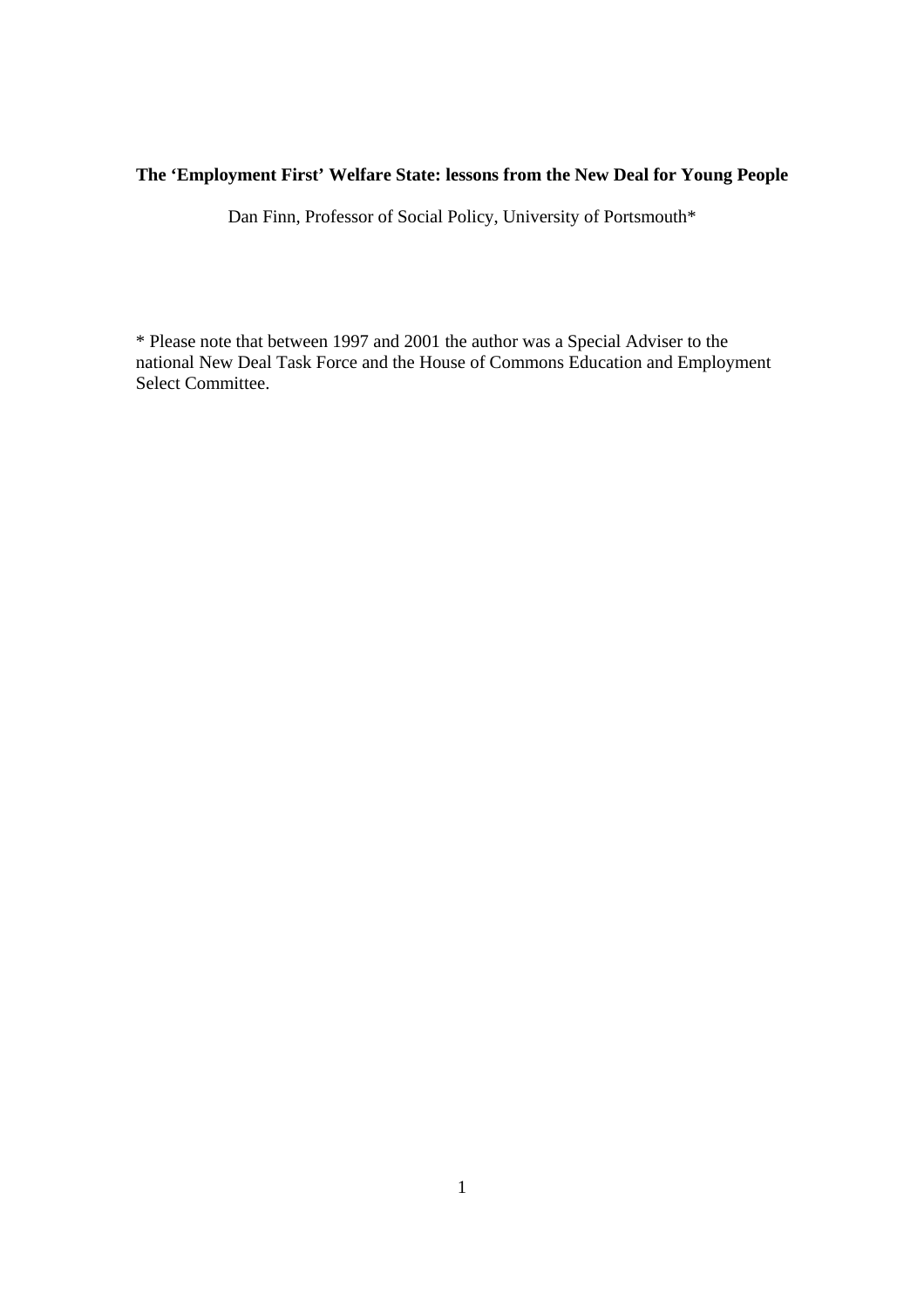## **The 'Employment First' Welfare State: lessons from the New Deal for Young People**

### **Abstract**

New Labour is introducing an 'employment first' welfare state. A new Jobcentre Plus Agency is transforming the passive culture of the benefit system and creating more explicit links between individual behaviour and engagement with labour market programmes. The New Deal for Young People (NDYP) has been at the forefront of these changes. This article reports on the findings from four independent case studies to explore how the NDYP is being implemented at the front line and how this 'welfare to work' regime has changed young people's experience of the welfare state. It concludes that the programme is not the monolithic instrument of social control, suggested by many of its social policy critics, but a complex and sometimes contradictory synthesis of employment assistance and 'pressure' which has made real progress in improving front line services and getting young long term unemployed people into work.

## **Introduction**

Britain's Labour Government is creating an 'employment first' welfare state (DfEE, 2001). The aim is to prioritise employment assistance and transform the 'passive' culture of the benefit system. A new agenda of 'rights and responsibilities' is creating more explicit links between individual behaviour, benefit entitlement and engagement with the labour market.

The first phase of welfare reform, from 1997 until 2001, witnessed the introduction of New Deal employment programmes alongside tax and benefit changes aimed at 'making work pay'. A second phase was outlined first in a 2001 Green Paper which directly linked welfare reform with full employment. In a foreword the Prime Minister suggested there was now an "historic opportunity" to build on "economic stability and reform of the welfare state" to secure "employment opportunities for all" - New Labour's 'modern' definition of full employment (DfEE, 2001, p.vi). Following its subsequent election victory the Government has set ambitious targets to increase employment rates, reduce child poverty and tackle social exclusion. Key policy developments include the extension of tax credits to the low paid, the intensification of New Deal programmes, and the introduction of mandatory 'work focused interviews' for all working age benefit claimants. Welfare reform also is being accompanied by major institutional change. A Department of Work and Pensions has been created and the Employment Service (ES) and Benefits Agency (BA) have been replaced by 'Jobcentre Plus'. The aim is that by 2005 the new agency will have integrated the work of nearly 90,000 staff employed in 1,500 offices bringing together job search support and benefit payments for over six million people.

This agenda is formidable. The intention is to embed a new 'rights and responsibilities' culture through the transformation of the primarily 'passive' support offered by the postwar welfare state into a more 'active' combination of responsibilities and services thought relevant to the labour markets and social conditions of the new century. Jobcentre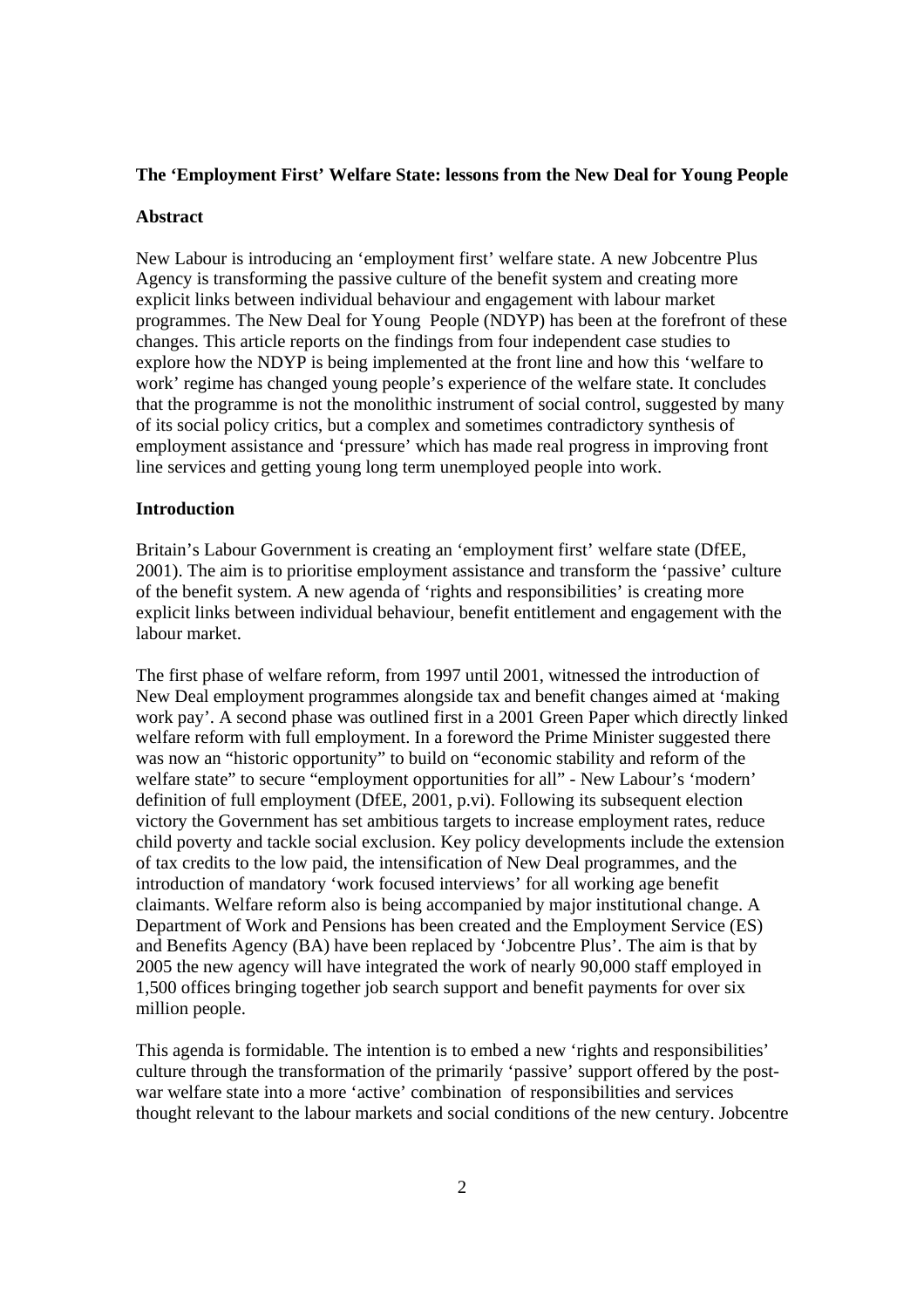Plus will be at the forefront of this cultural change and will "enshrine the principle that everyone has an obligation to help themselves, through work wherever possible". In return, Government has "an equal responsibility" to provide work related assistance for those "who can" as well as ensuring "greater security for those who cannot" (HMT, 2001, p. iv).

This transformation of the British welfare state is contextualised within an international process of reform actively promoted both through the 'Jobs Strategy' of the OECD (1994) and the 'Employment Strategy' of the European Union (EC, 2000). Each member-state may follow its own path to reform but the common aims of the emergent 'welfare to work' regimes are to reduce unemployment and 'welfare dependency' by 'activating' benefit systems, improving employability, and reinforcing work incentives.

New social theories have been generated to analyse and to influence the direction of these 'workfare' regimes (Jessop, 1994; Giddens, 1998; Green, 1999; Peck, 2001). One of the few things these writers have in common is that they seek to articulate, or identify, the new, and often very different, ways in which long standing traditional objectives are being recast in modern employment assistance and benefit payment systems. They all recognise that the modern welfare state continues to be the subject of intense political debate and struggle, although some theorists too quickly assume that social welfare systems are being subordinated to the imperatives of capital accumulation. The point is that as in the past the emergent British 'workfare settlement' is not a monolithic instrument of social control, but a complex and sometimes contradictory political and administrative synthesis which is intended to:

- help maintain labour market discipline and efficiency;
- provide cash income for those without work and their children;
- pay benefits accurately, but enforce changing eligibility rules and discourage fraud; and
- improve the employability of disadvantaged groups, such as the long term unemployed or people with disabilities.

This article aims to assess how this combination of objectives is being delivered at the 'front line', through the New Deal for Young People (NDYP), and to draw out some implications for the emerging British 'employment first' welfare state. It draws on the findings from four independent case studies carried out in five cities between 1999 and 2002, with supplementation from official evaluation reports. It explores how 'welfare to work' or 'workfare' is changing young people's experience of the welfare state.

The NDYP has been chosen because it has been the 'flagship' of New Labour's welfare to work strategy and was fully implemented in April 1998. It has also been subject to much political criticism. In a succession of journal articles academics, and others, have also assessed the merits of the programme, identified significant weaknesses, and found it wanting. The authors have often concluded that NDYP is in essence part of a coercive regime designed to make access to benefits more difficult and to increase competition for jobs at the lowest end of the labour market (see, for example, Tonge, 1999; Jeffs and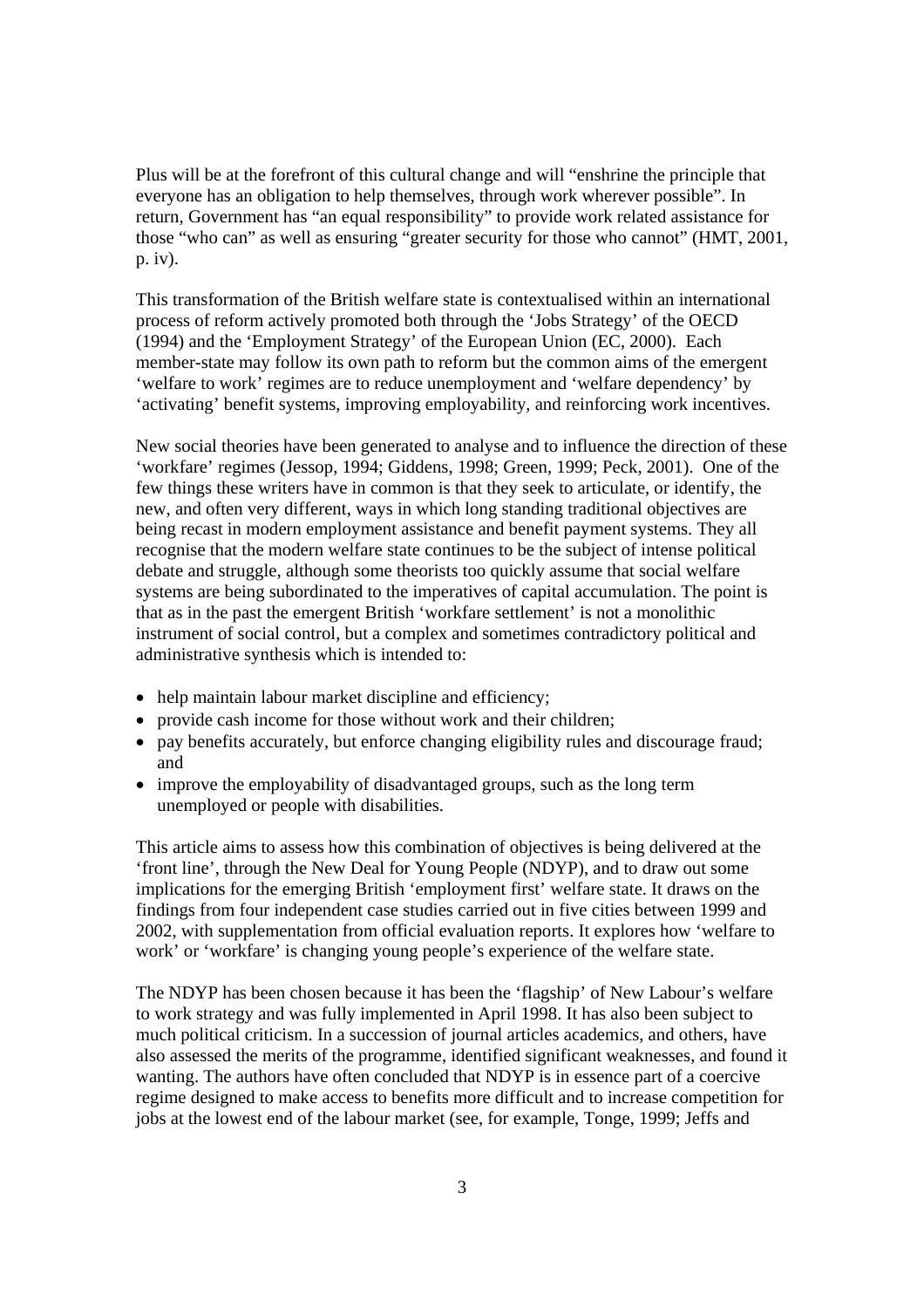Spence, 2000; GMLPU, 2001; Gray, 2001). This article suggests that the reality of the new welfare state is more complex. There are mixed messages at the front line, where positive assistance coexists with pressure, and where a new generation of personal advisers are struggling to translate New Labour rhetoric into practice.

## **New Labour and Full Employment**

In the 1990s, the leadership of the Labour Party transformed their approach to unemployment and the welfare state. Although New Labour abandoned Keynsian demand management, they rejected the neo-liberal view of the Conservatives which, in the famous words of one Chancellor of the Exchequer, suggested that unemployment was "a price worth paying" to control inflation and stimulate economic growth (Hansard, col. 413, 16 May 1991). Instead New Labour turned to the work of economists that challenged the view that the 'NAIRU' (the non-accelerating inflation rate of unemployment) had to be as high as it was in the UK. The new approach suggested that 'supply-side' measures such as investment in human capital and labour market programmes could lower the NAIRU. The stricter job search regime introduced by the Conservatives was to be retained but it was to be supplemented by a minimum wage and a 'New Deal' for the long term unemployed. This 'synthesis' would require individuals to compete for and obtain jobs but would also invest in improving the 'employability' of those furthest from the labour market. This increase in labour supply would allow the economy to operate at a higher level of overall employment and output without creating inflationary pressures (Layard et al, 1991).

#### **The New Deals**

In a world of limited resources, Conservative spending plans, and four electoral defeats, New Labour's (1997) programme was cautious and targeted. The New Deal was to be financed through a £5 billion 'windfall tax' from the profits of privatised utilities. Top priority was given to the young unemployed, with the incoming Government pledged to finding jobs for 250,000 18 to 24 year olds who had been out of work for over six months. Within five years New Labour had developed a more comprehensive approach. By 2001 there were 'New Deals' for long-term unemployed adults aged over 25, lone parents, disabled people, those aged over 50 and the partners of unemployed people.

Although each New Deal addressed the particular problems of a specific client group all were based on the principles first implemented in the programme for young people - "more help, more choices, and the support of a Personal Adviser .. matched by a greater responsibility on the part of individuals to help themselves" (DfEE, 2001, para 1.33). This focus on support tailored to the needs of each individual was the "key feature" that "distinguished it from previous initiatives" (Hasluck, 2001, p. 230). Despite the common framework, however, there continue to be significant differences in the level of resources allocated to each programme. Table 1 shows that the better funded New Deals are *mandatory* and are targeted at the registered (usually male) unemployed. Fewer resources have been allocated to the *voluntary* programmes aimed at the larger numbers of lone parents and those receiving disability benefits.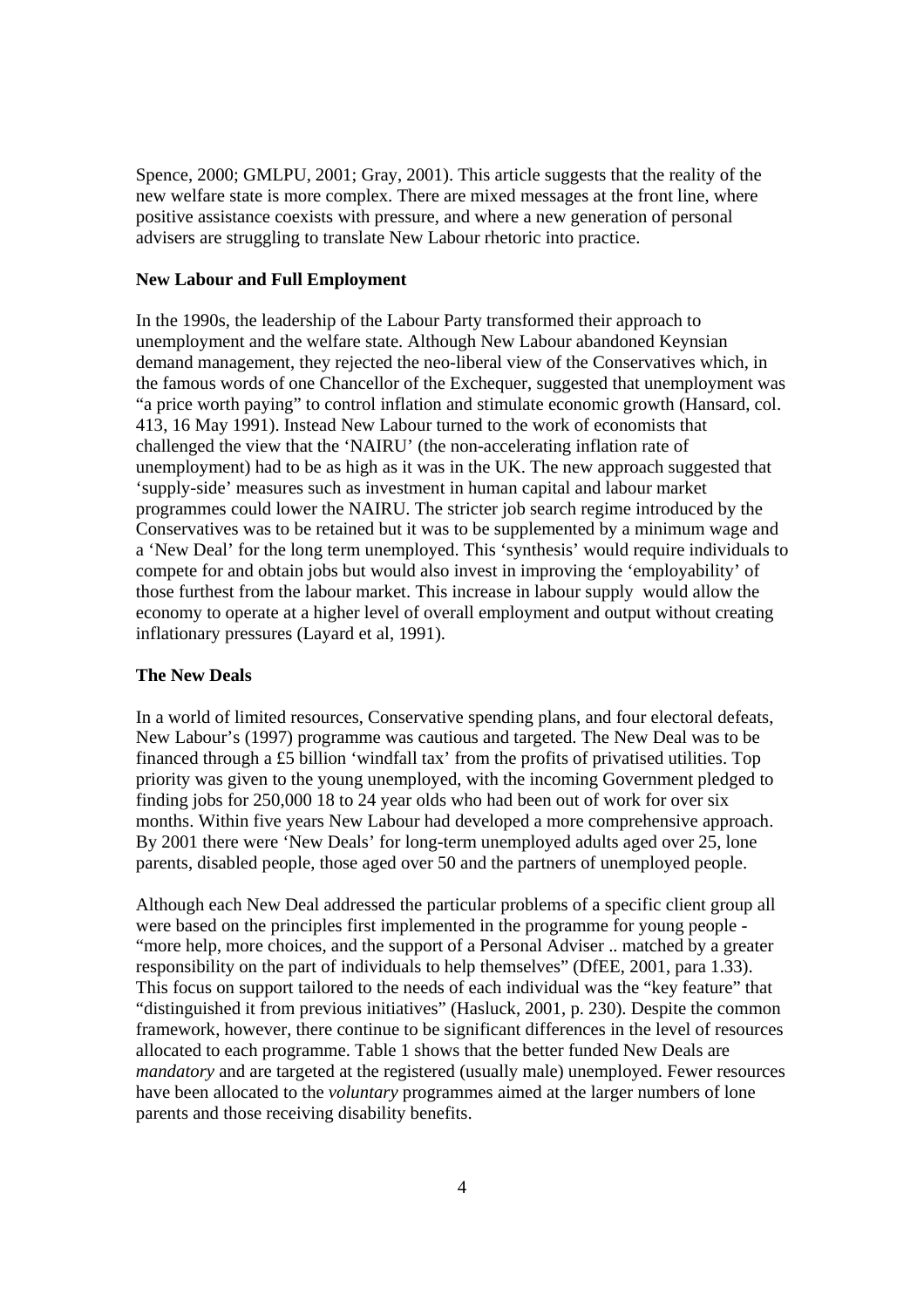## **(Table 1 about here)**

# **New Deals, Compulsion, Work Focused Interviews and Jobcentre Plus**

Participation in the New Deals for the registered unemployed commences with an advisory 'Gateway' process when a personal adviser helps tackle employment barriers and provides assistance with job search, careers advice and guidance. If an individual is unable to get an unsubsidised job they are required to participate in an employment or training option, which in the NDYP consists of:

- the Employment Option which provides a subsidised, waged job for six months with an employer;
- the Environmental Task Force (ETF) or Voluntary Sector Option which both provide up to six months employment in a job with a wage or, more often, a 'benefits plus £15' package; and
- the Full-time Education and Training Option (FTET) which can last for up to a year. Participants are paid an allowance equivalent to their benefits and have some access to expenses for exceptional costs.

All the options involve vocational training and there is a 'follow through' process of advice and support for those who do not get a job by the time they complete their option. By the end of 2001 more than three quarters of a million young people had 'entered' the programme. There were, however, only 80,500 active participants, of whom about 60% were in the Gateway.

Young people under 25 years are usually required to enter the New Deal after six months unemployment. For those over 25 years a minimal programme originally was targeted at those out of work for over two years. In April 2001 this was replaced by a more intensive programme, similar to that aimed at young people, and those out of work for over eighteen months must now participate or face the same benefit sanction regime which applies to the younger age group.

In practice unemployed people that do not comply with JSA or New Deal requirements can face sanctions that terminate all cash assistance. If an unemployed person is unavailable for work, or fails to attend a meeting with their Advisor or 'sign on' without good cause, they lose their entitlement to benefit. Alternatively an individual can lose their cash assistance for up to 26 weeks if they leave or are dismissed or refuse a job without good cause. An ES 'Decision Maker' determines the length of the penalty but it usually lasts the full 26 weeks. The penalties for not attending or being dismissed from a mandatory employment programme without good cause escalate from a two-week sanction for the first offence, to four weeks for the second time they break the rules and to 26 weeks for the third instance of non-compliance. Some specified groups can claim special hardship payments and Housing and Council Tax benefit is only withdrawn for the first type of sanction.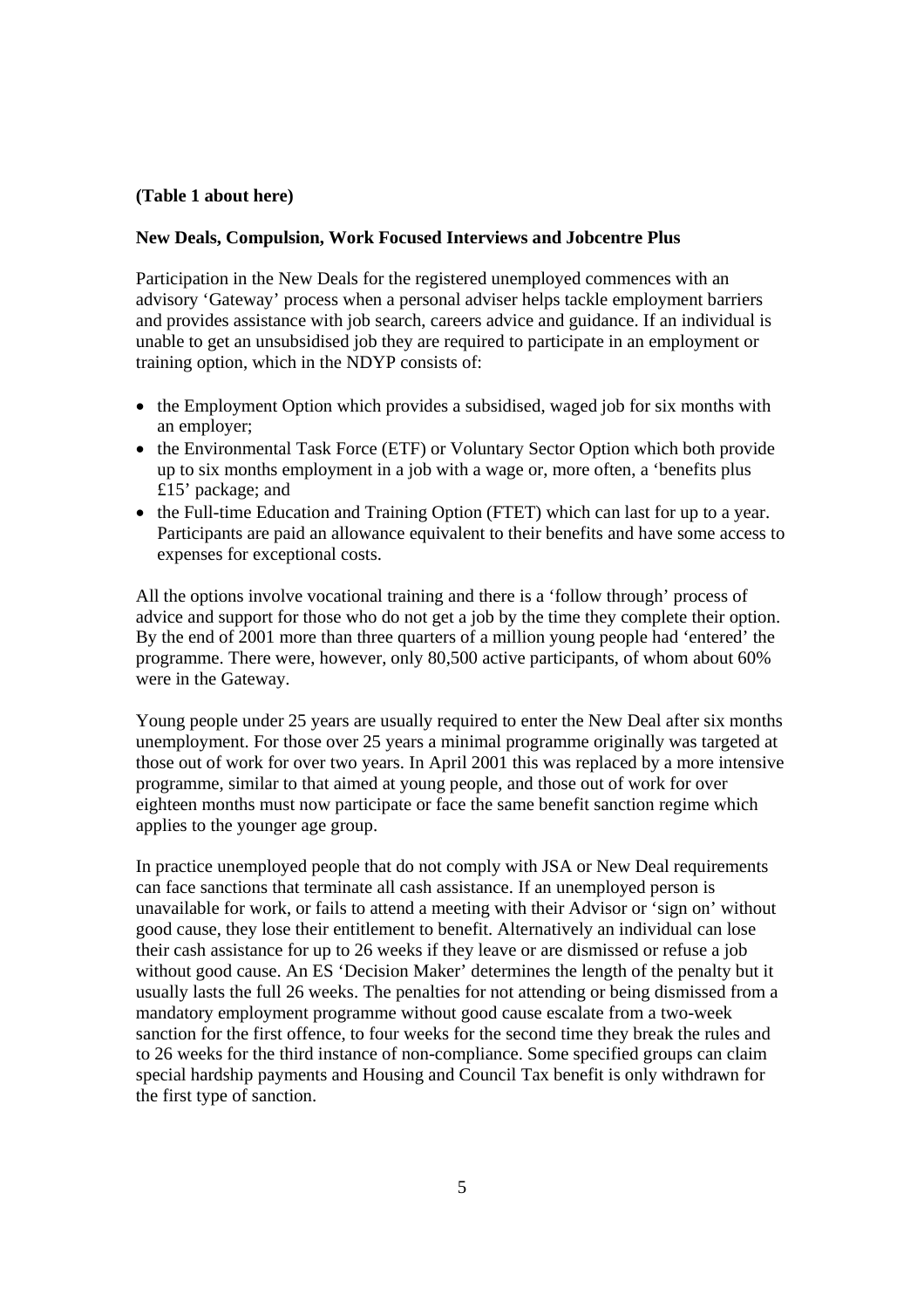Significantly, New Deal programmes for working age people who were previously regarded as 'economically inactive' are being implemented within a mandatory, 'rights and responsibilities', framework. The childless partners of unemployed claimants, who are aged between 18 and 24, are now required to register as unemployed and, when eligible, enter the New Deal. This requirement gradually is being extended to the childless partners of older unemployed people and the partners of people receiving other working age benefits. Participation in the less resource intensive New Deals for lone parents and for people with disabilities remains voluntary (at the time of writing), but these programmes now operate in a regulatory regime where working age people applying for and receiving state benefits are required to attend '*work focused interviews'* (WFI).

This 'employment first' regime is being implemented by 'Jobcentre Plus'. The agency is expected to modernise service delivery, particularly through the use of computers, telephones and on line technologies. The aim is that by 2005 it will have fully integrated the work of ES and BA staff in 1,500 local offices. Jobcentre Plus offices are designed to reinforce the culture change. Largely open plan, they aim to deliver a 'queueless' professional service in a modern environment. The agency will be expected to process and pay benefits accurately and promptly, but the expectation is that those using its services will experience an 'employment first' approach. In Jobcentre Plus offices this will mean that a prospective claimant first will be seen by a 'benefit financial assessor'. followed by a WFI with a personal adviser. The intention is to 'tackle' benefit related issues before the employment interview where an adviser will provide immediate job search advice, refer individuals to the various New Deals, and work with a small caseload of those who may be helped into work.

## **The 'front line' experience of the New Deal**

The new 'employment first' regime is intended to change the experience of those who both work in and use Benefit Offices and Jobcentres. The model for this 'cultural revolution' has been the NDYP. The following sections draw on the findings from four 'front line' research projects which all explored what this change had meant in practice and the extent to which NDYP had reshaped daily interactions between front line staff and clients. The studies were carried out in Manchester, Portsmouth, London and Coventry, between 1999 and 2002. Two were independently funded and two were commissioned. Each involved interviews and focus groups with front line advisers, providers and young unemployed people. Through partnership work with the Centre for Economic and Social Inclusion the author was able to ensure that each project addressed the themes explored in this article. In Manchester focus groups were held with 40 New Deal advisers and 30 young people, and most voluntary sector and environmental providers were interviewed (Finn and Simmonds, 2000). In Portsmouth interviews and focus groups were held with 30 advisers and providers, and with 23 young people (Finn and Blackmore, 2001). In London interviews were carried out with 33 advisers, 57 young people, and 12 option providers (CESI, 2001). Subsequently, interviews and focus groups were carried out with twenty advisers and providers and the same number of clients clients in London and Coventry (Perkins-Cohen, 2002).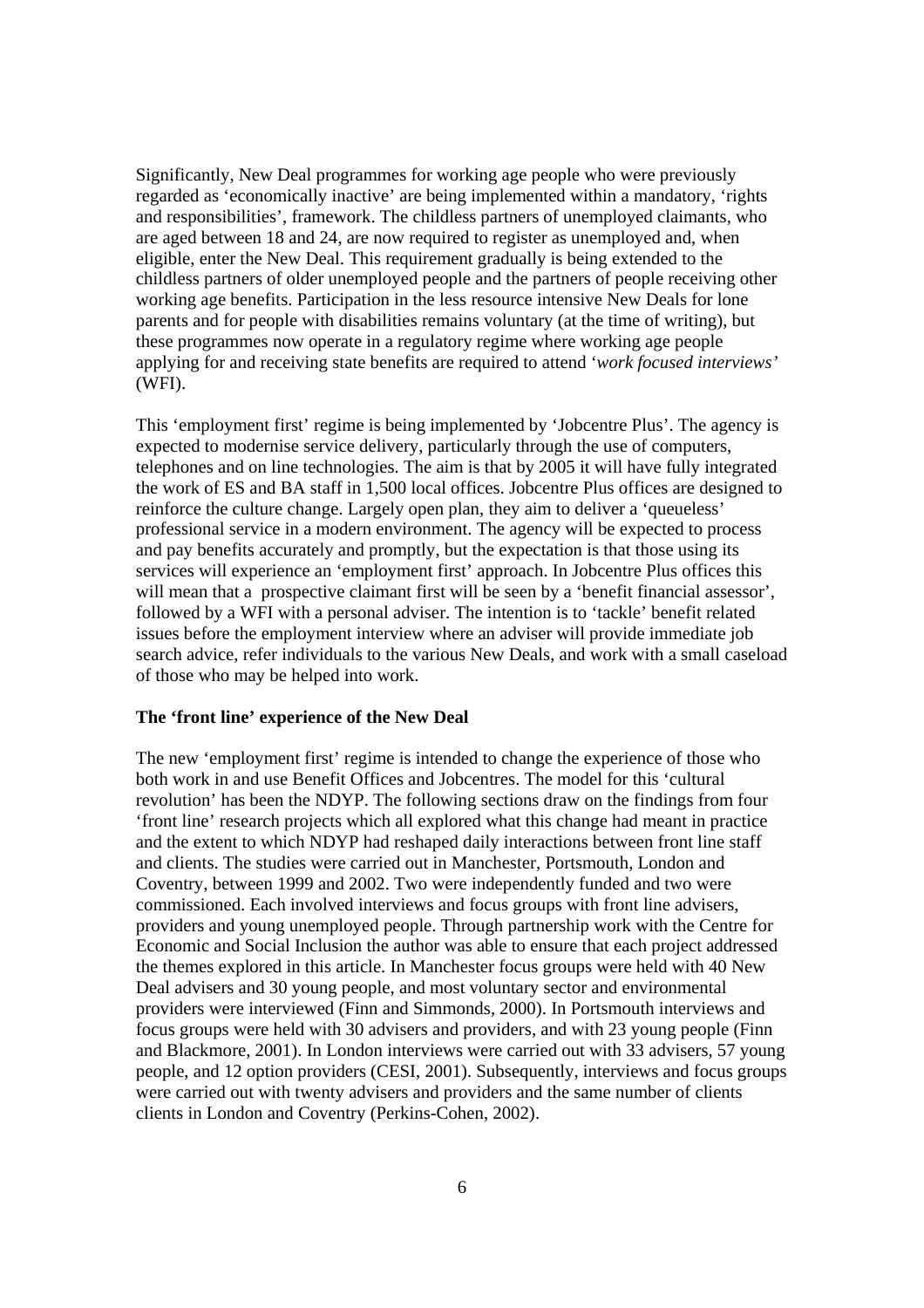There are, of course, significant differences, between the case study areas. Those individuals interviewed also were not chosen randomly. In London, some young people were interviewed in the Gateway phase, but most of the interviews in each area were carried out with young people in the ETF and VSO. They represented those facing the greatest employment barriers. Over the research period there were also constant changes in programme regulations and, most significantly, in each area unemployment fell dramatically.

### **The Gateway, Job Aspirations and Matching**

The initial Gateway combination of advice, support and 'pressure', has been seen as one of the most effective innovations in the programme (Millar, 2000). It *is* the New Deal experience for the two thirds of young people who leave the programme during this phase. The evaluation evidence shows a 'carrot and stick' effect, with most young people intensifying jobsearch as a result of increased motivation and new techniques, but others doing so in order to avoid joining an option or to avoid benefit sanctions (R&DDES, 2000). 'Shaking the tree', as it has been described, has had an initial effect following the introduction of successive mandatory programmes. Nearly 10% of young unemployed people sent an initial letter sign off JSA before they attend their first interview; and about 60% of those who attend a first interview leave before entering an option. Over 40% of all Gateway leavers are known to enter unsubsidised jobs, just under 30% enter other 'known destinations' (such as education or claiming another benefit), and nearly a third leave to an unknown destination (see below).

In the case study areas the front line staff confirmed that the assessment provided through the Gateway process enabled New Deal Personal Advisers (NDPAs) to offer advice and assistance that had not been available under the previous regime. At its best the NDPAs said they were able to provide a range of individualised services for the young person such as identifying barriers to work, helping with applications, contacting employers and discussing and clarifying employment goals. There was, however, some evidence that NDPAs worked most intensively with those who they thought were most 'job ready'. Many of the young people were appreciative of the support they were given (see also, Hasluck, 2001, p. 231). Some complained, however, that they were being 'pushed' into things. Others said there was little difference to 'signing on'. For one young man "the only difference is that I go up two extra flights of stairs".

The aim of 'joining up' NDYP with other services to provide tailored support proved more difficult than anticipated. In each of the areas NDPAs acknowledged problems in making successful referrals to the other services needed by the most disadvantaged. In some cases local services were either unavailable or had long waiting lists. In other cases clients, and sometimes NDPAs, found it difficult to identify or tackle deep-seated barriers, especially literacy, numeracy, health and behavioural problems.

In all four areas the young people were clear that what they wanted out of the New Deal was a 'reasonable job'. This was generally defined as a job which would offer employment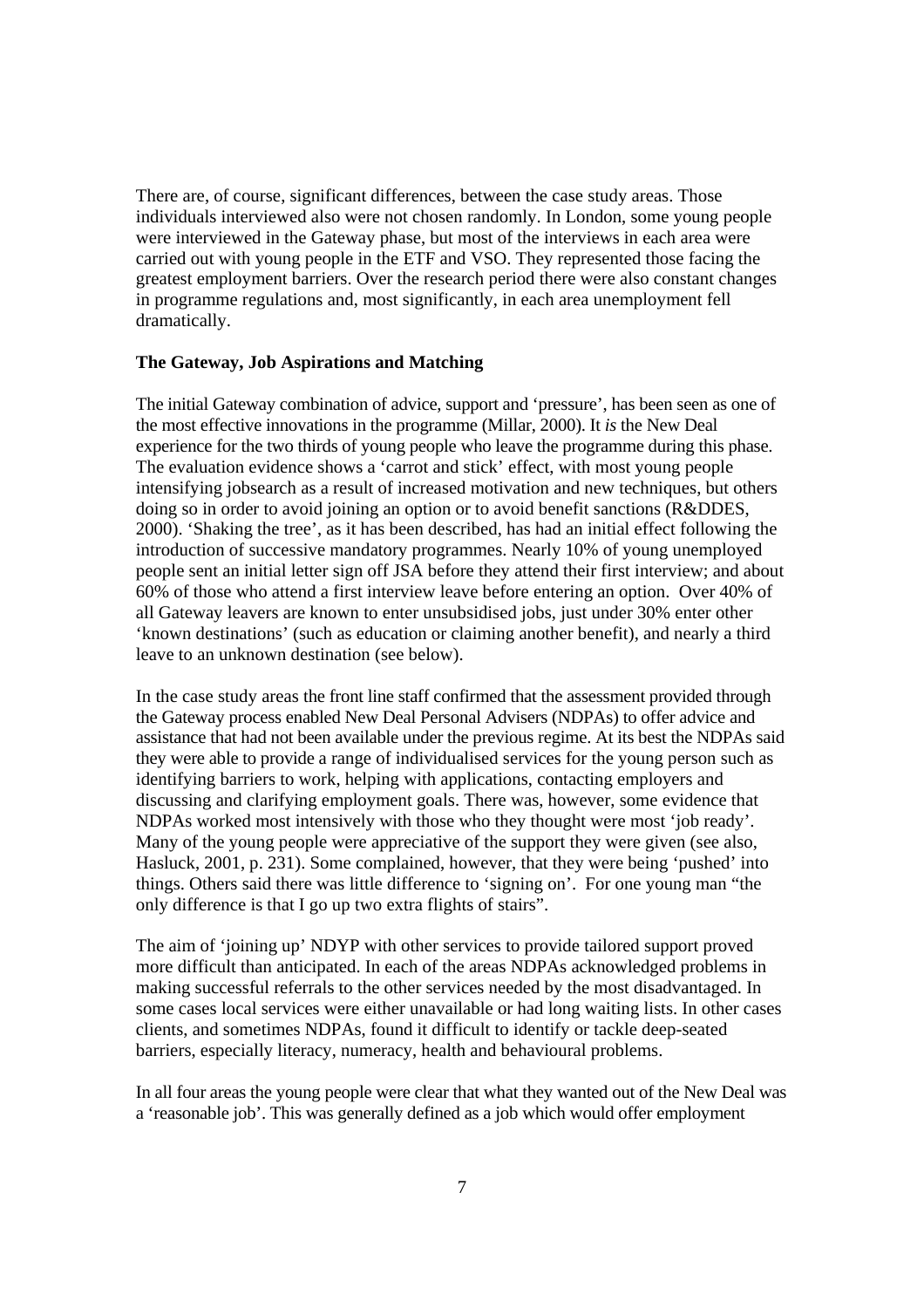security and opportunities for enhancing skills and earning power. They strongly believed that they should be able to choose what work they did and should not be expected to take short term 'agency work' or any 'crap' job. The message was deceptively simple:

"No-one at this table wants to work at McDonald's, nobody here thinks "yes, I'd like a career at McDonald's".. If they were given the opportunity to do something in the areas that they want, then they'd take it ... Give people the opportunity to do something they are really good at rather than a crap job - then there'd be a rush to get off the dole."

There was little evidence, however, that the young unemployed were being compelled to take 'Micky Mouse' jobs in the 'contingent' labour market. Most of those we interviewed said that their advisers had listened to and taken their interests and career aims into account. While some had experienced 'pressure' to consider jobs they did not want, most criticism centred on how they were forced to join an option as the Gateway progressed. One common complaint was that the young people, who were by then in options, had not been asked about employment barriers or offered **any** vacancies before the Gateway.

Advisers themselves seemed keen to place young people in the jobs they wanted but were clear that not all clients could be effectively matched. A key part of their task was to tackle what were thought to be unrealistic expectations. There were also issues about the sectoral and geographical distribution of vacancies, sometimes exacerbated by the limited availability and expense of local transport and the 'walk to work' culture favoured by some.

Advisers aimed to persuade clients to expand the type of vacancies they would consider and to guide them about the importance of acquiring generic work experience to improve their employability. Whilst Advisers acknowledged putting 'pressure' on some young people to take jobs that they did not want they appreciated there was a limit to what they could achieve. Inappropriate matching or pressure could result in someone not turning up or simply leaving a job or option early. 'Agency jobs', which were abundant, were only thought appropriate in very limited circumstances.

During the fieldwork period there was evidence that, as the programme moved from its innovative phase to more routinised implementation, it was losing some of its distinctive features. Advisers pointed to several trends:

- they did not have enough time to do follow up with clients placed in jobs or options;
- too much time was absorbed by frequent changes in complex procedures and processes and by excessive paperwork; and
- their caseloads were difficult to manage as they contained a greater proportion of clients with complex employment barriers.

Most significantly there was concern that the individual focus of the New Deal had given way to an increased emphasis on placements, especially into unsubsidised jobs, driven by performance targets: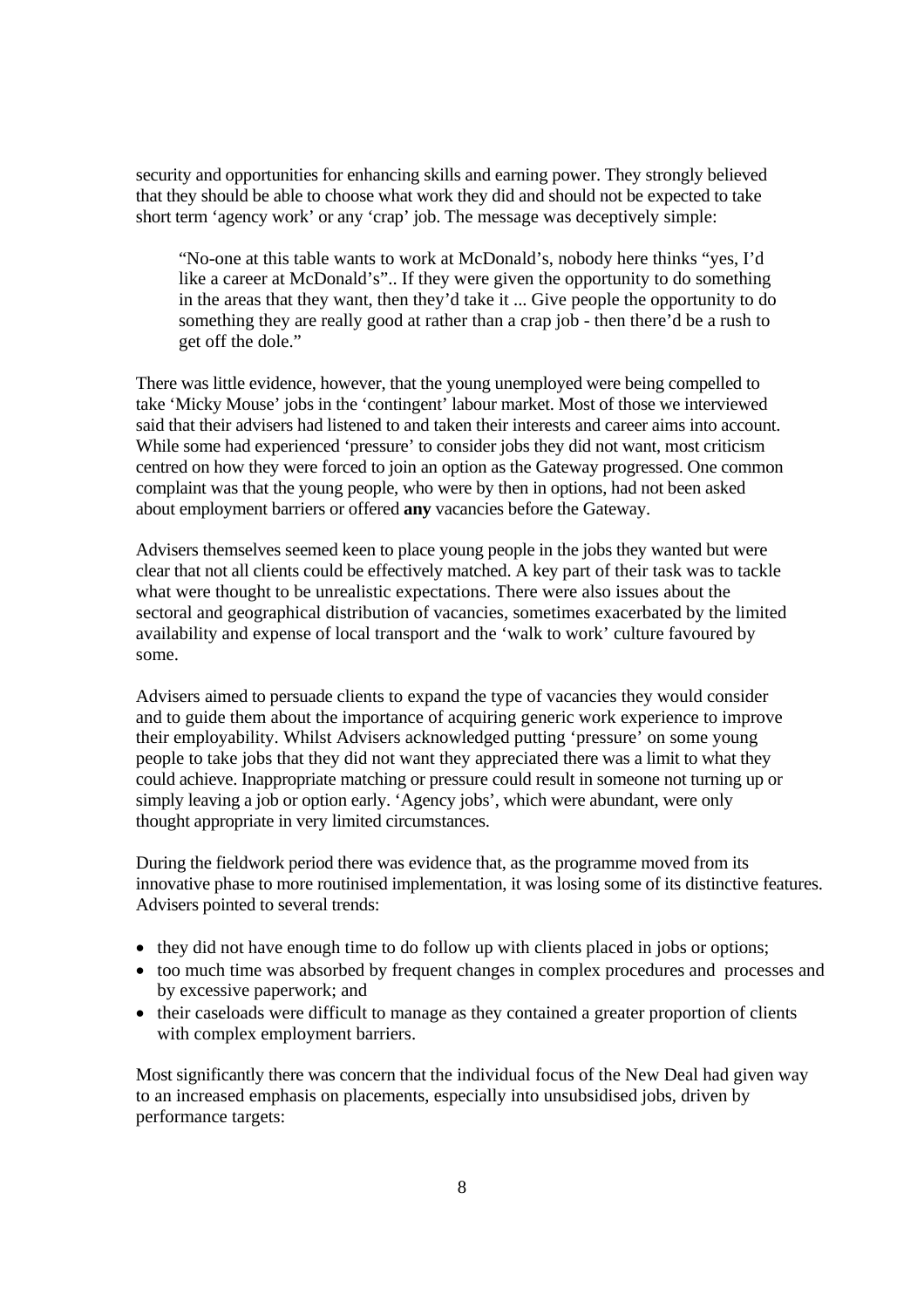'The message has changed now. We were trying to get at their issues, trying to understand their problems, build up the relationship, but that's gone now. They just want them off the register'. (NDPA, London)

## **The 'hardest to place' and 'hard core'**

Most young people entering NDYP leave quickly, mainly into jobs. According to NDPAs, there were two groups however, that did not make a quick transition. One group, the 'hardest to place', often had significant employment barriers that could not be tackled during the Gateway phase and/or required other significant interventions. These included those clients without accommodation or those with debt or child support issues. There were also those with learning or behavioural problems unable to sustain the discipline required by regular attendance, and still others had barriers outside the advisers' expertise, such as mental health issues:

'We are not trained counsellors and we need to be for a lot of the people we see. We try but these people need specialist help and it isn't always available locally'. (Manchester NDPA)

The other group often were characterised as the 'hard core'. This was made of up of two, sometimes overlapping, constituencies. There were the small but significant minority of individuals who were thought to be 'working the system'. Engaged in the informal economy, they supplemented their income through hidden employment, 'benefit surfing', and activities as diverse as 'booze running' or 'dealing'. The other constituency was associated with 'tough' estates, with deep antipathy to 'schemes' and 'skivvy labour':

 'Most of our time is taken up dealing with the ten per cent hard core who are deliberately finding ways to beat the system and avoid being put through the programme'. (Portsmouth NDPA)

 'Some of these clients are very wary, there is a lot of mistrust. The bulk of the problems now are because we are dealing with stock .. Some of these people are second and third generation unemployed and there are entrenched attitudes. In some places there is a benefit mentality .. they've been on the streets since they were 12 or 13, so they are very wary'. (Manchester NDPA)

Advisers expressed frustration about the adverse impact of these clients on the advisers' ability to work with those more willing to engage with the process. Notwithstanding the controversial sanctions regime associated with the NDYP, the advisers remained sceptical about its power to change the behaviour of the 'hard core'.

### **The Options: Employability or Work First**

The role of the options is to improve the employability of those young people who could not obtain unsubsidised jobs. The evidence on New Deal employment subsidies supports their value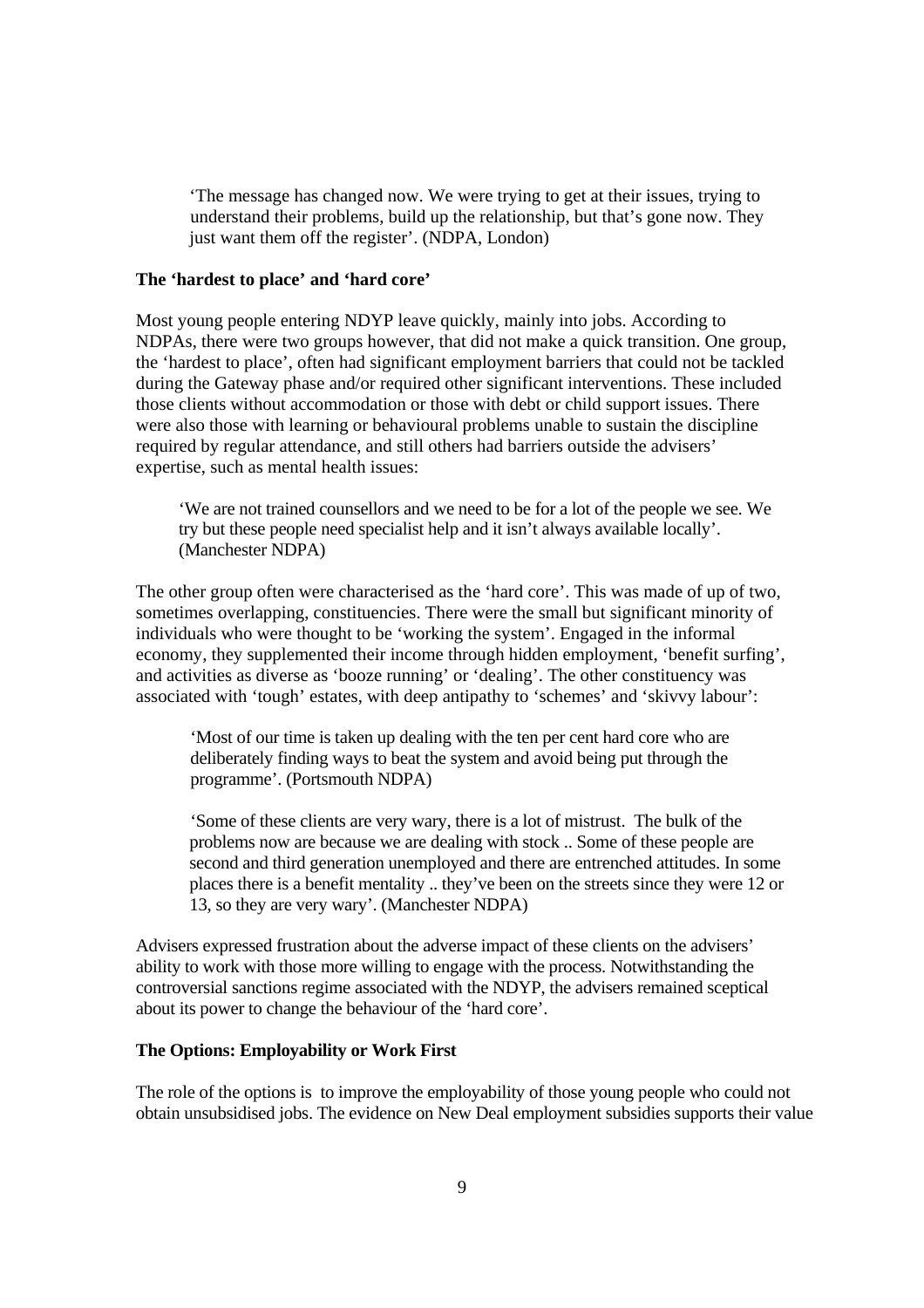as an "effective way" of getting (both young and old) New Deal clients into "sustainable employment" (Hasluck, 2001, p. 233). The non-employer based options have, however, been criticised for not securing the level of job entries expected, with only about one on five leavers going directly into a job.

Providers attribute this to the fact that they have had to engage with clients who are significantly more disadvantaged than those who entered earlier programmes, and who had not been adequately prepared for work or for participation through the Gateway. Option providers reported particular problems with young people who were unmotivated, lacked social skills, had turbulent personal lives, and found it difficult to work with others. The attendance and timekeeping of this group was poor and in too many cases they would leave early or be dismissed. Despite these problems the providers we talked to were positive about the impact they could have through the New Deal:

 'A lot of these New Dealers come here with a history of failure - and we can turn them round...we can't turn them all around, but we turn a good number around'. (Manchester ETF Provider)

The perceptions of the providers were borne out by the young people. Many of those on an option whom we interviewed agreed that taking part in the programme gave them routine and stability, helped increase self-esteem and confidence and they were hopeful participation would improve their job prospects. Levels of satisfaction were highest amongst those who were able to do something of interest to them. Most dissatisfaction was expressed by those who were forced to attend, especially on ETF placements. In Manchester, a focus group, composed of those required to participate, found high dissatisfaction with being forced to carry out unpleasant or dirty tasks (for example, washing floors in blocks of flats and picking up needles and nappies from the surrounding gardens). This group were highly negative, believing they were being 'punished' and so were highly critical of the New Deal:

 'New Deal is a training scandal - it's a way of cutting down the numbers and getting you out of the way for six months...by that time other people are going to be slammed on it. It's just a way of making the Government look good.. "Oh look what the Government are doing. Look at our New Deal badges"'.

Many providers expressed concern that their capacity to convert such attitudes was being undermined by pressures to boost their employment outcomes. Some were concerned that linking more of their funding to job entry would lead to encouraging young people to take up less satisfactory job opportunities when they might gain more (in terms of longer term employability) from a longer period on their option. Others believed that the job entry focus was devaluing their success in improving life skills and motivation:

 'What are the priorities of New Deal? It seems to be about targets for jobs and less about employability and a client centred approach. The Government needs to make up its mind. I'm getting mixed messages'. (VSO provider in Portsmouth)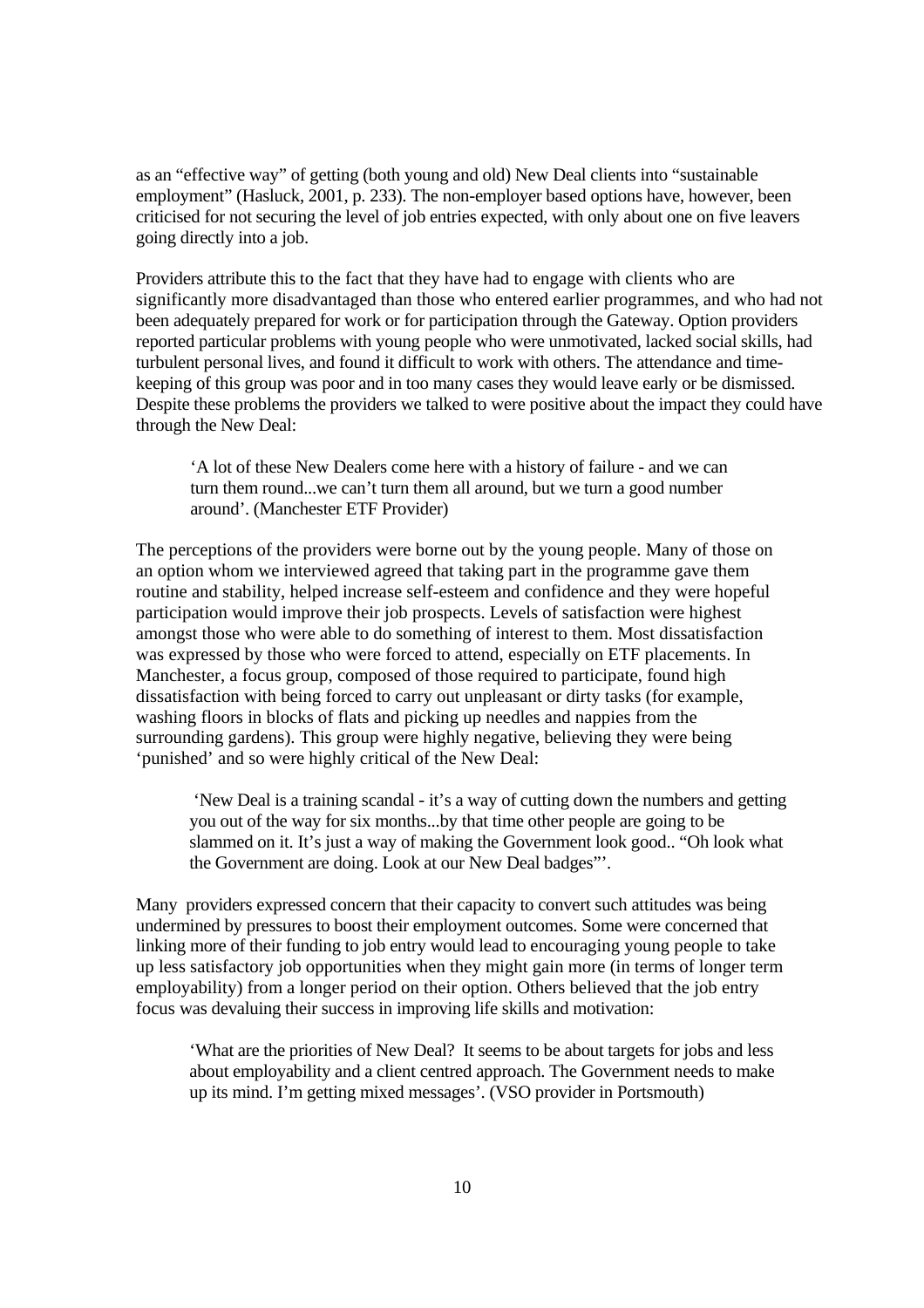Advisers and option providers acknowledged that job entry was important, but emphasised that it should not be the only criterion on which their work is to be judged. They emphasised that some of the least employable young people made significant progress in the New Deal, without necessarily getting a job, and this had a social return as much as an economic one:

'Sometimes it's not the job that is the priority, because they've got so many other additional problems. For some its an achievement to get them to stay for the whole course .. If you look at how poor their record was before they started, the fact that they've lasted six months or a year is a real achievement'. (FTET provider)

'Jobs can't be the only test. We have helped change people's lives. .. It's very very difficult to show it. They might not move on into work but they've moved on. They've gained such a lot. They've got more confident. They are able to talk to other people. Its that kind of thing, and I don't think New Deal gets enough credit for that'. (ETF provider)

## **The New Deal and Sanctions**

There has been much concern expressed about the impact of the New Deal sanctions regime. Initially NDYP operated within general JSA regulations but in March 2000 the regime was intensified and after a 'third offence' an individual may now have their benefit suspended for up to six months, following previous sanctions of two and then four weeks. The Social Security Advisory Committee (SSAC) expressed strong concern that although the severity of the sanction might be warranted for someone who deliberately flouted the rules, it "might unintentionally penalise a higher than expected number of other groups who, for a mixture of social, educational or health reasons, were unable to comply with the requirements of New Deal Options" (quoted by Britton, 2002, p. 12).

It is difficult to disentangle the extent to which young people have been sanctioned through the New Deal, but one estimate suggests that some 9% may experience a benefit reduction during the Gateway phase (Gray, 2001, p.378). During the option phase the evidence on sanctions is clearer and the rate at which sanctions have been imposed has increased, with over 3,000 reported in the last quarter of 2001 (TEN, 2002, p. 1). These sanctions are imposed for either failing to attend, or leaving options without good cause, and they are largely experienced by poorly educated and less motivated young men with regard to participation in the ETF (Bonjour et al, 2001, pp 112-115). Although the number who experience a third sanction is small, qualitative evaluation has shown that while some then obtain a job, a significant minority of vulnerable young people had, as predicted by SSAC, lost their benefits for six months and lost contact with services that should have assisted them (Saunders et al, 2001).

Notwithstanding the impact on some vulnerable young people the front line evidence from the case study areas depicts a more complex picture than that suggested by crude perceptions of a coercive authoritarian regime. Amongst the young people themselves there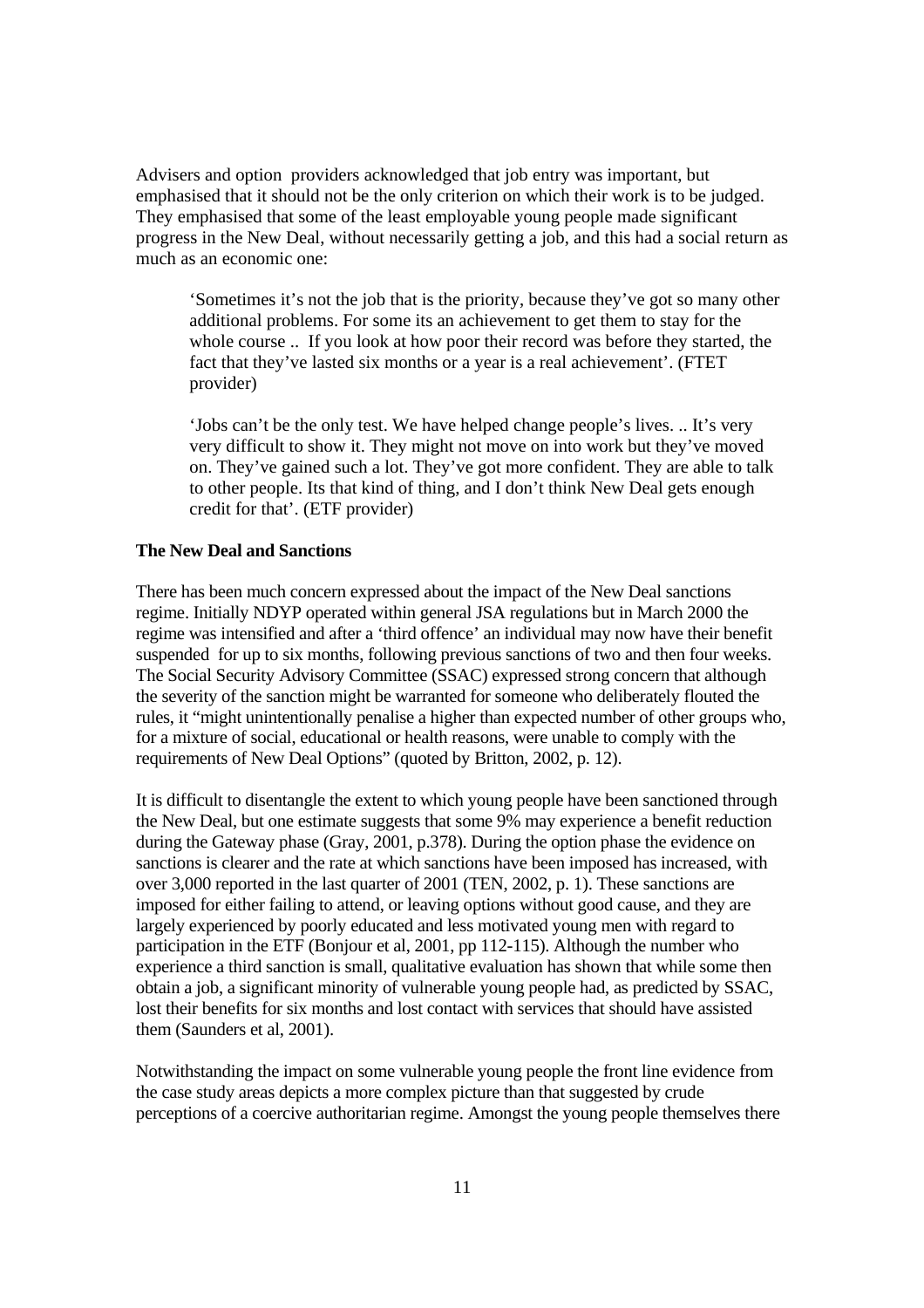was a range of responses to the New Deal sanctions regime. While some resented their new responsibilities, most accepted that sanctions were justified either to put pressure on those not genuinely seeking work and/or to maintain discipline while participating in the programme. These comments were made by ETF participants of whom most had been required to join the New Deal:

'If you're constantly unemployed they have got a right to push you'.

'People should make the effort to work, not just sit around'.

 'Sanctions are a fair way of stopping people from messing around. You have to have something otherwise people would just stop whenever they felt like it'.

 'Sanctions are unfair, they're forcing you to do it...if you don't turn up they say they'll stop your money. It doesn't work .. (and, laughing) .. we're not forced to turn up'.

Most of the NDPAs agreed that sanctions were necessary both to test willingness to work and to convince young people that they should attend an option. They were, however, critical about the processes involved. In their view the sanctions regime was administratively complex, hard to implement, and generated a disproportionate amount of paperwork. The eventual outcome was often uncertain and if a sanction was overturned it significantly damaged their credibility with the client. Even when a sanction was imposed many clients could fall back on family or friends or claim 'hardship', so that in their view the actual penalty was minimal:

'Frankly, sanctions don't affect the hard core much because of hardship payments. Sanctions are more of an inconvenience than a deterrent - a slap on the wrist, and one that they seem to be able to accommodate quite comfortably'. (Portsmouth, NDPA)

This frustration with the sanctions regime was balanced by 'front line' concern with the counter-productive impact that a tougher regime could have. For example:

'I'm against imposing benefit sanctions because four months trust can go out the window .. I would prefer to use more intensive help'. (Manchester NDPA)

Advisers also wanted discretion. They wanted to be able to extend the Gateway rather than require a client to reluctantly join an option. Others complained of an absence of suitable placements for the hardest to help. In their view sanctions were too blunt an instrument to deal with individuals who might have chaotic lifestyles characterised by, for example, drug abuse and/or homelessness. There was a danger that the use of mandatory referrals merely shifted the problem cases onto option providers thereby exacerbating high drop out rates leading to the imposition of sanctions.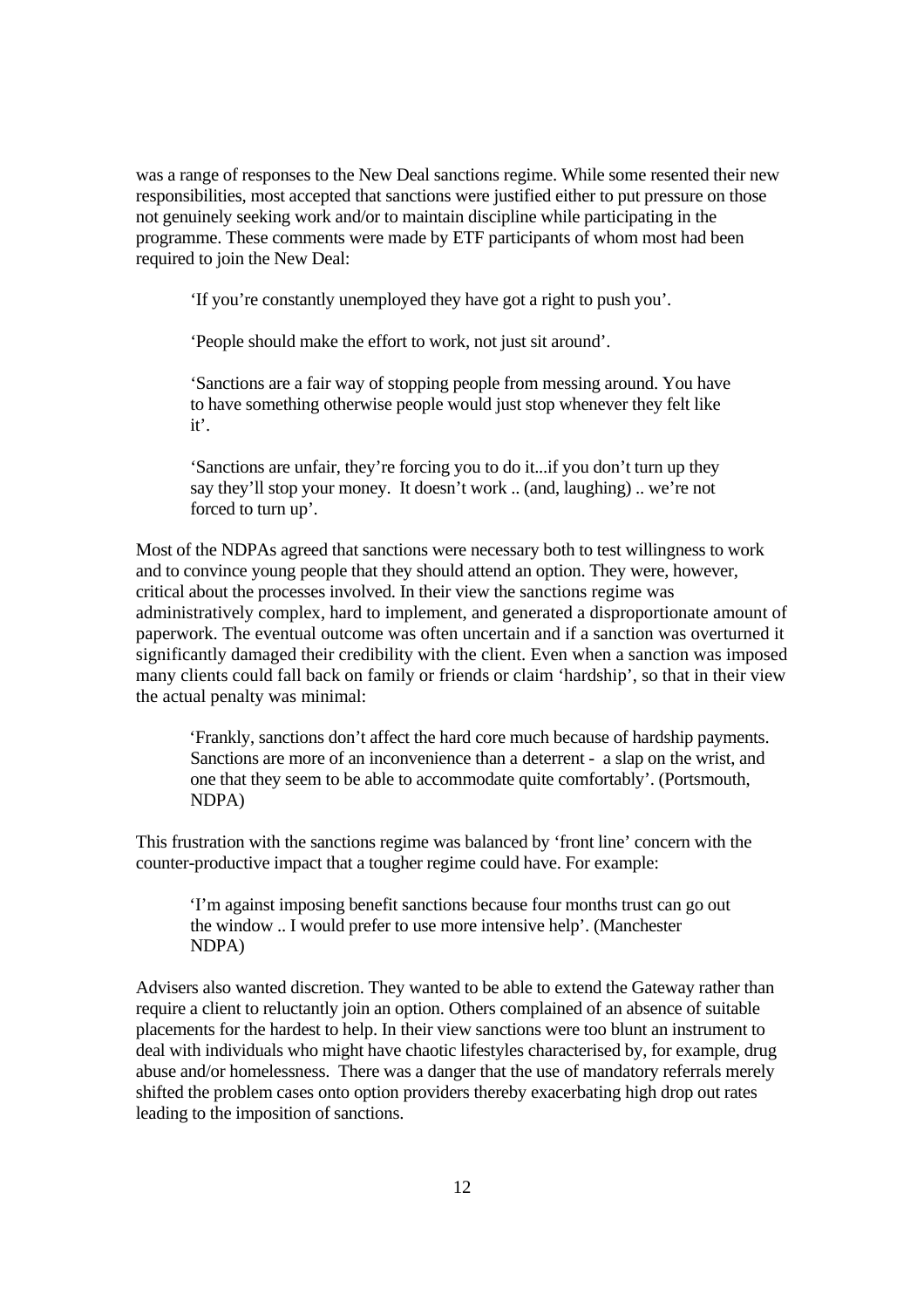Other front line providers were still more sceptical and worried that a harsher approach was liable to impact on those with certain disadvantages rather than on those who understood how to work the system. Some were concerned that there was a danger of stigmatising many young people who, given additional time and resources, could be 'turned around':

 'I'm not always sure that those branded as 'hard core' or 'stroppy' etc., haven't got deep rooted problems that could be sorted out given more time and support'. (Portsmouth voluntary sector provider)

### **Unknown Destinations**

About a third of the young people leaving the New Deal are categorised as entering an 'unknown destination'. In the case study areas it had been as high as 50% at the start of the programme.

There are a variety of administrative and individual reasons for not capturing information on the destination of all New Deal leavers. These factors also limit the information available about all those who leave the benefit system, and have impacted on the data available on earlier employment programmes. This 'go away' effect has not previously been officially investigated but concern about this group prompted a large scale national follow up survey (O'Donnell, 2001). The response rate was just below 50% but the researchers suggested there was no discernible evidence that the most disadvantaged were disproportionately represented among those who could not be contacted. Of the sample contacted 56% had initially left the New Deal to enter employment and just over 5% reported that they had not been entitled to claim due to sanctions. Some had continued to 'sign on', others had been ill, and some had entered education or otherwise left the labour market. At the actual time of the survey the status of the young people had changed, with 43% reporting they were in work and 30% claimant unemployed. The researchers also explored the experience of other barriers, and found that far fewer of those experiencing at least one of the living conditions associated with disadvantage (been in custody; slept rough; lived in a hostel/foyer; been in care) - less than 30% reported that they had left NDYP to enter full time employment.

The front line agencies we interviewed reported that there were issues - that some of their clients would not participate and others had been sanctioned - but that they had not experienced a 'surge' in cases, comparable to what happened when benefit entitlement was withdrawn from 16 and 17 year olds in 1988. They did stress, however, that it was 'early days', and the young people they worked with were only tentatively engaged with the labour market. The tendency for these young people to move in and out of jobs quickly and to engage intermittently with the New Deal made it likely that the disciplinary regime of the programme would exacerbate rather than help tackle their social exclusion.

This 'exclusion' is exacerbated by the way in which the New Deal is delivered. In particular, option providers are incentivised by contractual clauses to work with those who are closest to entering employment. There are few other incentives for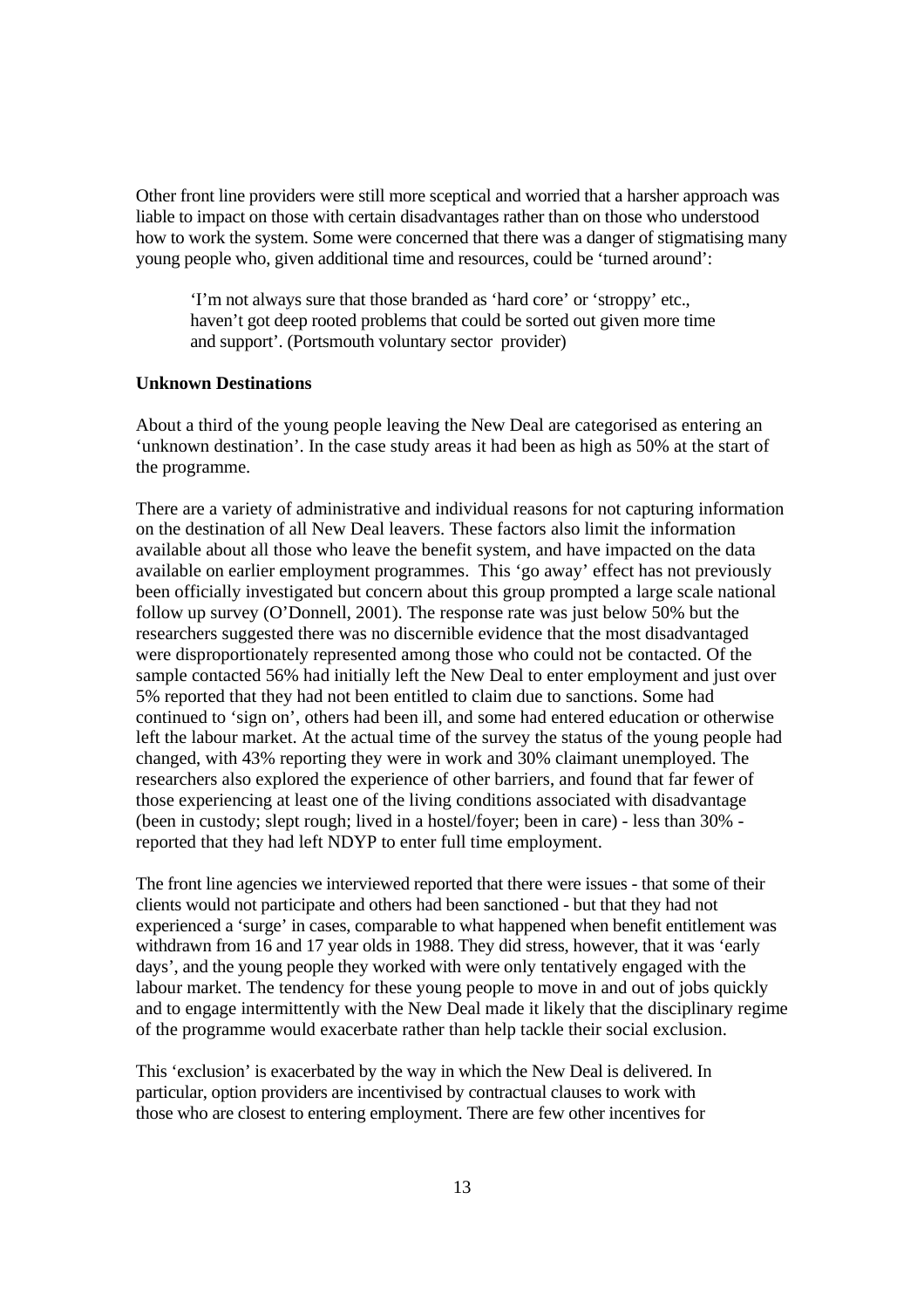providers to devote scarce resources on clients who are not job ready much less those who have failed to attend. It is not a deliberate act but the current system encourages providers to work with those who are most engaged with the programme and to overlook those who do not attend or who quietly disappear. Ignoring the 'no shows' defeats the purpose of mandatory employment assistance, and the current incentive structure fails to encourage providers to "attract, convince or cajole reticent clients, help them overcome their barriers to employment and find a good job" (Perkins-Cohen, 2002, p. 5).

#### **The employment impact of the New Deal**

At the end of 2000 the Labour Government claimed that it had assisted 250,000 young people into jobs through the NDYP (DfEE, 2000). A year later it was suggested that well over half a million people had found jobs through the various New Deals (see Table 1), and that some 53% of NDYP leavers were entering employment. Just under 80% of the jobs are 'sustained' for over 13 weeks. There is little information available about the quality of jobs entered but a national survey found high levels of job satisfaction amongst those in work 18 months after starting the programme and it reported some evidence of wage progression amongst those in employment (Bonjour et al, 2001).

The combination of employment growth and the New Deals has produced significant reductions in JSA unemployment, especially amongst the long term unemployed. The number of 18 to 24 year olds in GB who were out of work and claiming JSA for over 26 weeks (the point at which they enter the New Deal but are still receiving JSA) fell sharply from 66,638 to 35,061, a fall of 47%. The most dramatic impact was on those registered as unemployed for over a year, where the number fell from 46,629 to 4,130, a fall of over 90%. The reduction in the shorter term unemployed was, however, less marked, with the number of those out of work for less than 26 weeks only falling some 6%, from 216,514 in April 1998 to 204,273 in March 2002. There were some cyclical factors at work, with the inflow into unemployment increasing in early 2002, but this data reinforced concern that the NDYP might be 'recycling' the unemployed, rather than moving them directly into jobs.

Unfortunately, establishing the *net* additional employment impact of the NDYP is more complex. The most authoritative econometric findings come from evaluations carried out by the National Institute for Economic and Social Research (Anderton et al, 1999; Riley and Young, 2000) and the Institute for Fiscal Studies (Blundell, 2001). Both studies concluded there was a positive impact. The IFS found an "economically and statistically significant effect" on the flow of young men from JSA to employment (Blundell, 2001, p. 34). The NIESR findings, themselves independently scrutinised by the National Audit Office, concluded that on the evidence it was "reasonable" to conclude that in its first two years NDYP was cost effective and directly reduced levels of youth unemployment by between 25,000 and 45,000 and increased youth employment by between 8,000 and 20,000 (NAO, 2002, Part 3).

There have been less favourable assessments of the employment impact of the NDYP. Apart from those who suggest that the reduction in youth unemployment simply has reflected the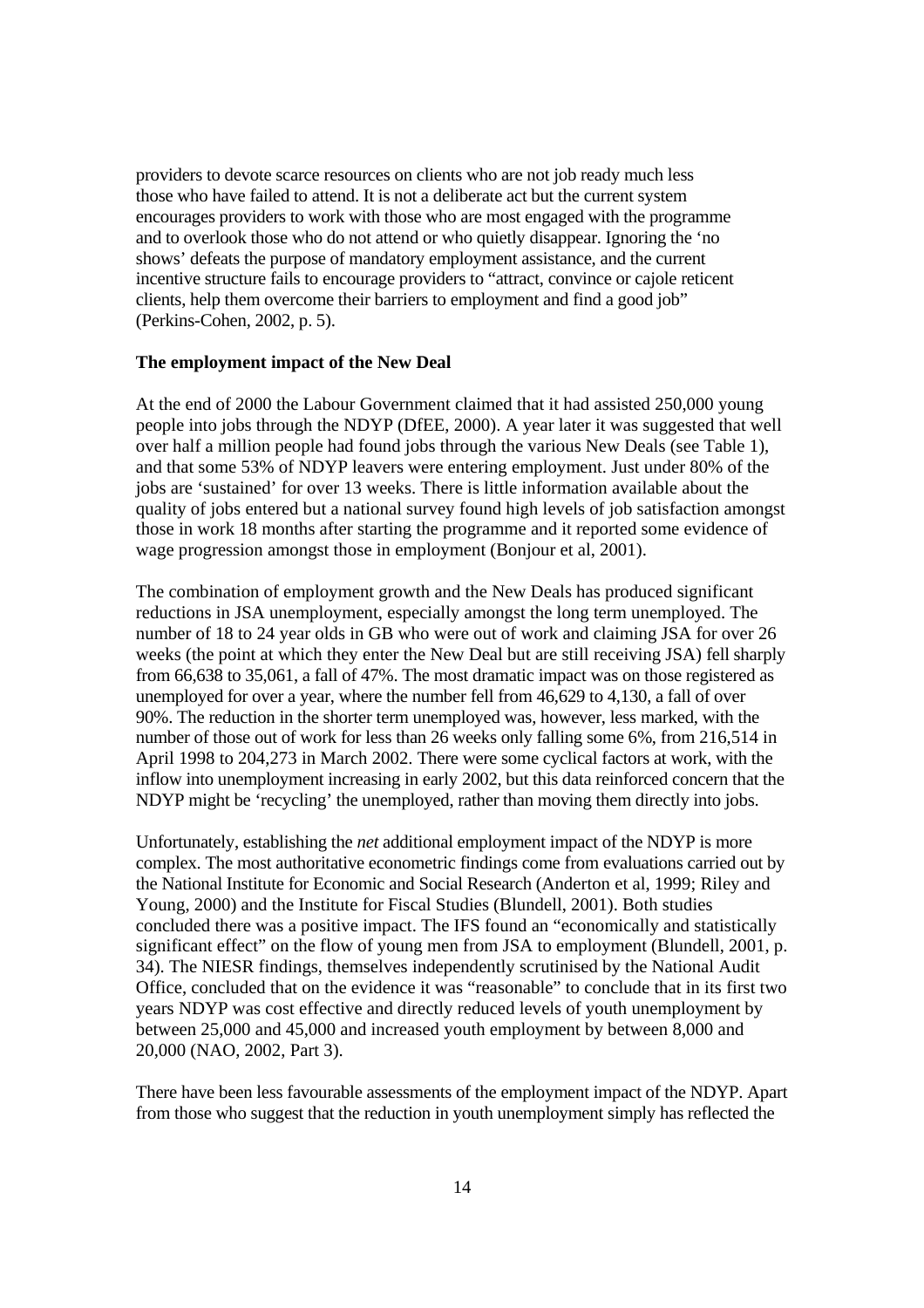strength of the economy, others point out that despite the reduction in long term youth unemployment about a third of those who participated in NDYP returned to unemployment and about one in five of those who did obtain a job failed to retain it for 13 weeks. Some of these young people are now entering the programme for a second or third time. This problem is most acute for young black people and for those in many inner urban and depressed industrial labour markets where, it is suggested, the concentrated geography of unemployment leads to the "recycling and churning" of participants and that local 'jobs gaps' have undermined the programme (Martin et al, 2001). In response, Government economists have argued that appropriate vacancies arise in most local labour markets and that participation has reduced the 'scarring' effect of long term unemployment with those reentering the programme exiting at the same rate as the newly unemployed rather than becoming 'detached' and entering long term unemployment (Wells, 2002). In its 'Next Phase' of the New Deal the Government has responded by increasing efforts to achieve 'parity' of employment outcomes for ethnic minorities and introducing 'Step Up', a temporary job creation programme targeted at high unemployment areas and aimed at those who fail to get unsubsidised jobs after participation in the New Deal (DWP, 2001).

The 'net' employment outcomes of the NDYP continue to be contested and the detailed evaluation results for the other evolving welfare to work programmes, especially for lone parents and the older unemployed, have also been challenged. Nevertheless, the balance of the evidence supports the conclusion that the strategy is accelerating the return to work, especially of the long term unemployed, and that it is contributing at least some net increase in employment (Blundell, 2001). What is less clear, however, is that the positive impacts associated with the NDYP and other programmes will be sustained as more people pass through the various New Deals and as front line staff grapple with the administrative challenge of implementing an 'employment first' regime.

## **Conclusion**

This article has illustrated that the NDYP has within it multiple, sometimes contending, objectives aimed at promoting labour market efficiency, controlling benefit payments, and enhancing the welfare of individual unemployed people. At the front line the programme seems far more complex than the monolithic instrument of social control suggested by some social theorists and critics. There are many problems with the NDYP, but there has been progress in improving the quality of service available for the young long term unemployed and in accelerating their entry into work.

There is nonetheless an acute tension between the increased pressure to secure immediate job entries and the capacity to improve the longer term employability of those furthest from the labour market. These mundane, practical issues of administrative reform and implementation are complex, but are assuming even greater significance as Jobcentre Plus creates the new 'employment first' welfare regime. Other types of employment assistance may be needed for those who fail to get work, and other types of activity and support will be needed for those who are unable to work either in the short or longer term. Jobcentre Plus will have to generate the skills and broader networks needed to tackle individual and collective employment barriers, while simultaneously ensuring that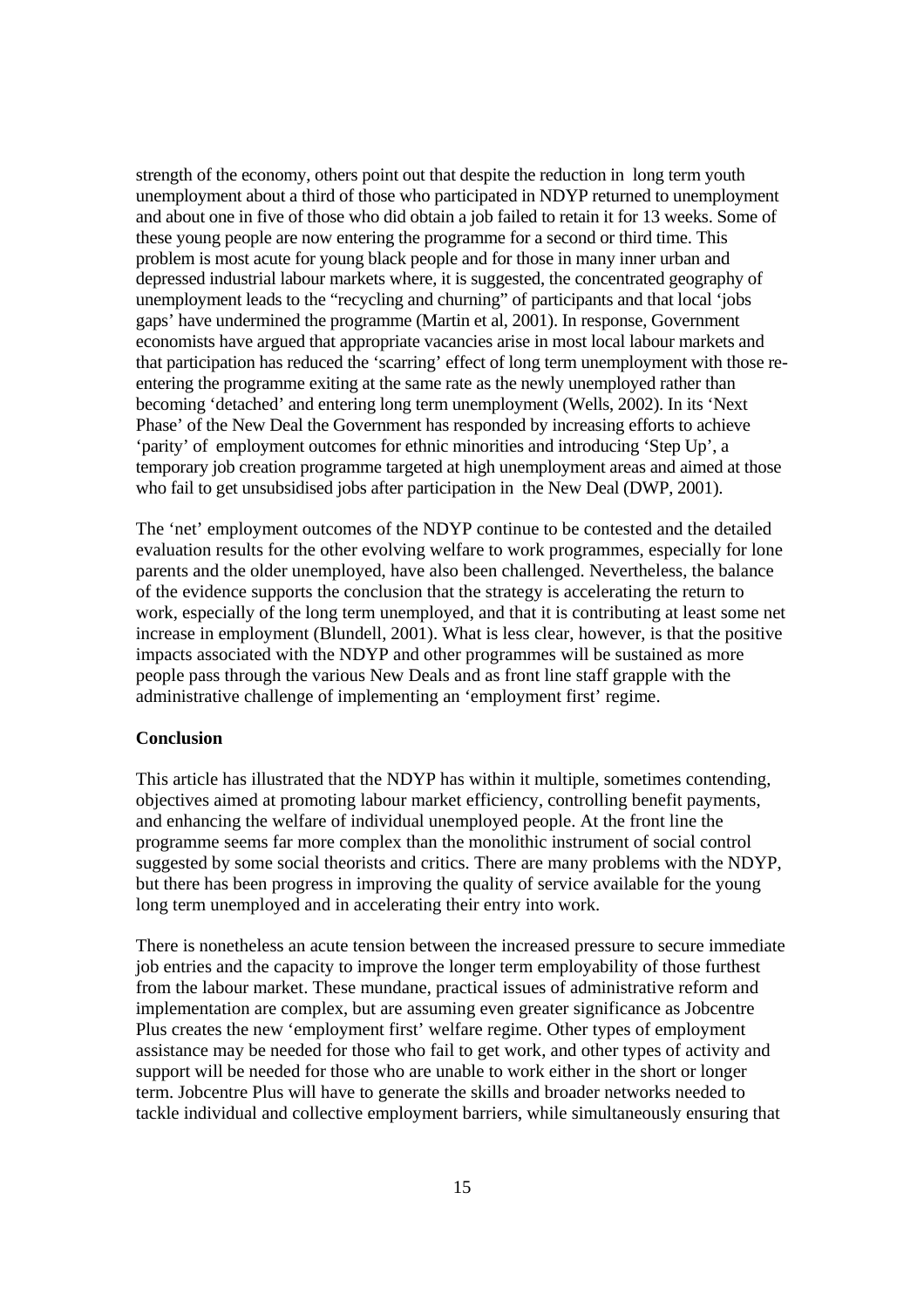benefits are accurately assessed and promptly paid. Rebalancing rights and responsibilities may encourage those who can to become self sufficient, but it needs new checks and balances to ensure that vulnerable people are not denied access to the financial support and services they need. Generating solutions to these challenges can best be assisted by a social policy debate that engages with and informs practice rather than retreats from it.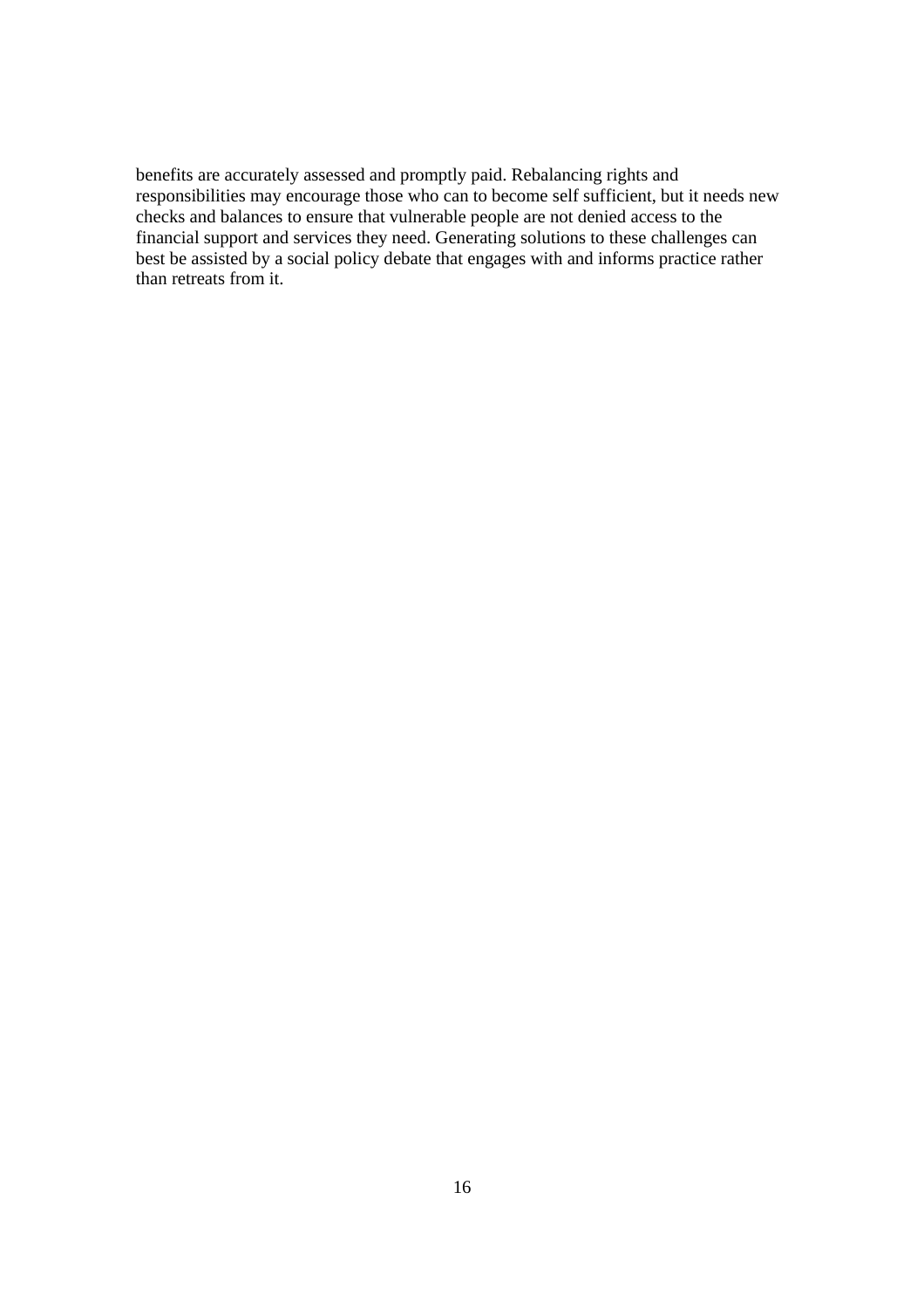# **Table 1: New Deal Employment Programmes**

|                              | <b>Start</b><br>Date | <b>Estimated Cost</b><br>$(\text{Im } 1997 - 03)$ | Number of<br>2001)               | Number of<br><b>Participants</b> Job Entrants<br>(to November (to November<br>2001) |
|------------------------------|----------------------|---------------------------------------------------|----------------------------------|-------------------------------------------------------------------------------------|
| New Deal for                 |                      |                                                   |                                  |                                                                                     |
| Young People                 | April 1998           | 1,470                                             | 731,900                          | 345,000                                                                             |
| New Deal 25 Plus             | June 1998            | 640                                               | 353,300                          | 62,410                                                                              |
| New Deal for                 |                      |                                                   |                                  |                                                                                     |
| <b>Lone Parents</b>          | October 1998 340     |                                                   | 305,030<br>(joined)<br>caseload) | 127,920                                                                             |
| New Deal for Disabled        |                      |                                                   |                                  |                                                                                     |
| People                       | April 1999           | 165                                               | 20,000<br>(to June 2001)         | 8,000                                                                               |
| <b>New Deal for Partners</b> |                      |                                                   |                                  |                                                                                     |
| of the Unemployed April 1999 |                      | 65                                                | n/a                              | n/a                                                                                 |
| New Deal for People          |                      |                                                   |                                  |                                                                                     |
| aged 50 Plus                 | April 2000           | 65                                                | n/a                              | n/a                                                                                 |

*Sources: Figures taken from Table 4.1, Pre Budget 2001 report and show planned Windfall Tax expenditure on the New Deal, HMT 2001. Data on NDDP participants and job entries from HMT, 2001, p.29. Source for Participants and Job Entry on other New Deals: unpublished performance papers given to the New Deal National Employers Panel Performance Sub Group, February 2002.*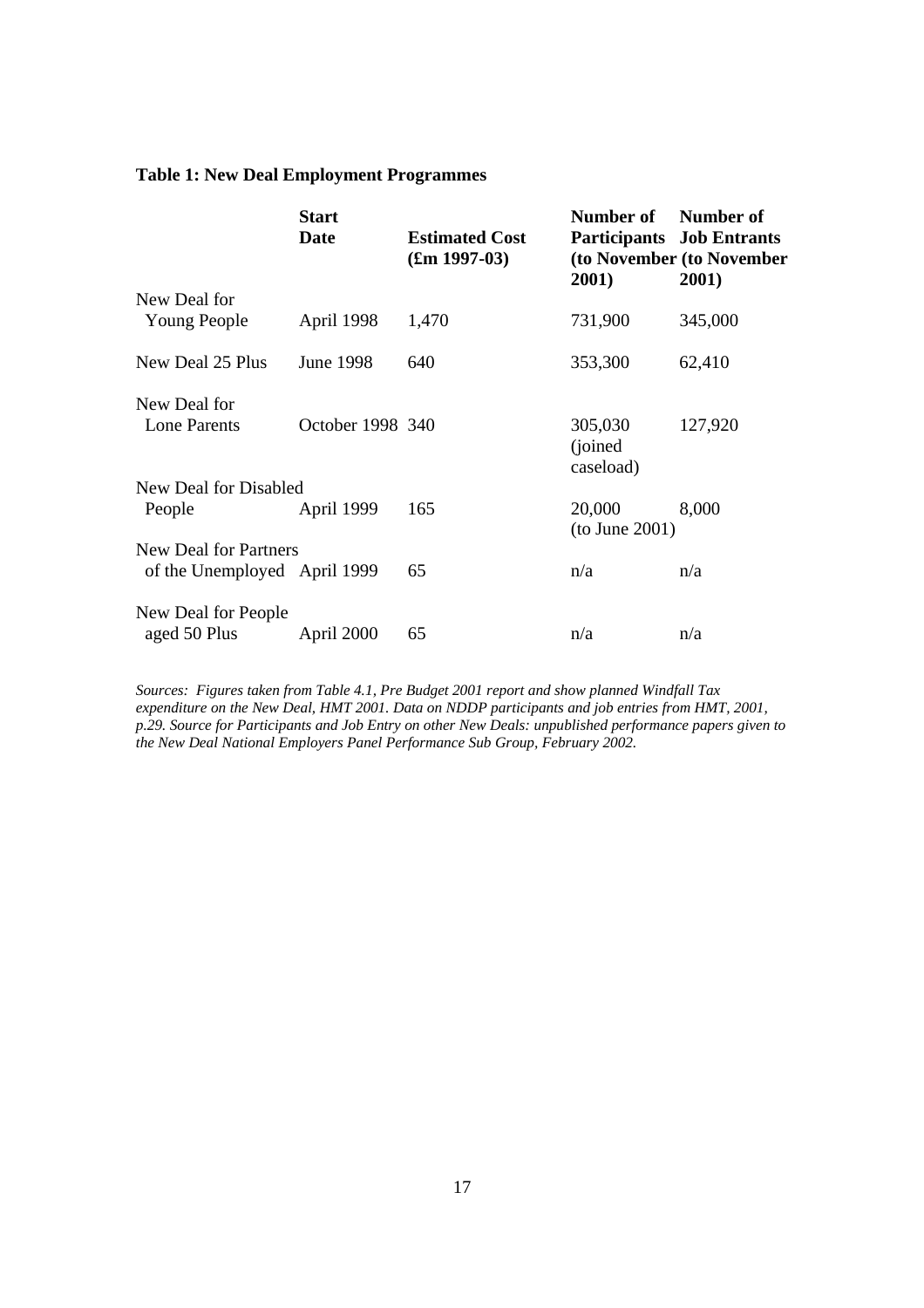#### **References**

- Anderton B., Riley R. and Young G. (2000) *New Deal for Young People: First Year Analysis of Implications for the Macroeconomy*, Employment Service, Research and Development Report, ESR 33, Sheffield.
- Blundell R. (2001) *Welfare to Work: Which Policies Work and Why?,* Keynes Lectures in Economics, University College and Institute for Fiscal Studies: London.
- Bonjour D., Dorsett R., Knight G., Lissenburgh S., Mukherjee A., Payne J., Range M., Urwin P. and White M. (2001) *New Deal for Young People: National Survey of Participants: Stage 2,* Employment Service Research and Development Report, ESR 45, Sheffield.
- Britton L. (2002) 'Sanctions and the hard to help', *Working Brief*, January, pp 12-14, Centre for Economic and Social Inclusion, London.
- CESI (2001) *Job Retention and Upskilling in the NDYP*, unpublished report for London & South East Region of the Employment Service, Centre for Economic and
- Social Inclusion, London.
- DfEE (2000) *New Deal Facts and the Future: 250,000 off welfare and into work*, Department for Education and Employment, London.
- DfEE (2001) *Toward full employment in a modern society*, Secretary of State for Education and Employment, Cm 5084, the Stationery Office, London.
- DWP (2001) *New Deal: Next Phase Towards Full Employment in a Modern Society*, Employment Service, Part of the Department for Work and Pensions: London.
- EC (2000) *Employment Policies in the EU and in the Member States: Joint Report*, Employment and Social Affairs, European Commission: Brussels.
- Finn D. and Blackmore M. (2001)*Next Steps for Welfare Reform: Lessons from the New Deal for the Young Unemployed in Portsmouth*, University: Portsmouth.
- Finn D. and Simmonds D. (2000) *Improving the New Deal: Community and Environmental Employment Across City Pride (Manchester, Salford, Tameside and Trafford),* Employment and Regeneration Partnership, Manchester
- Giddens A. (1998) *The Third Way: the Renewal of Social Democracy*, Polity Press: Cambridge.
- GMLPU (1999) *Rhetoric and Reality: Young People and the New Deal*, Greater Manchester Low Pay Unit.
- Gray A. (2001) 'We Want Good Jobs and More Pay': A Participants' Perspective on the New Deal, in *Competition and Change*, Vol. 5, No. 4, Harwood Academic Publishers, Tay;lor and Francis: Hampshire pp 375-393
- Green D. (1999) *An End to Welfare Rights: The Rediscovery of Independence*, Institute of Economic Affairs, London.
- Hasluck C. (2001) 'Lessons from the New Deal: Finding work, promoting employability' in *New Economy* ???, pp 230-234,
- HMT (2001) *The changing welfare state: employment opportunity for all*, HM Treasury and Department for Work and Pensions: London
- Jeffs T. and Spence J. (2000) 'New Deal for Young People: Good deal or poor deal', Youth and Policy, No. 66 pp 34-62, Youth Work Press, National Youth Agency: Leicester
- Jessop B. (1994) 'Post-Fordism and the state', in *Post Fordism: A Reader*, (ed) Amin